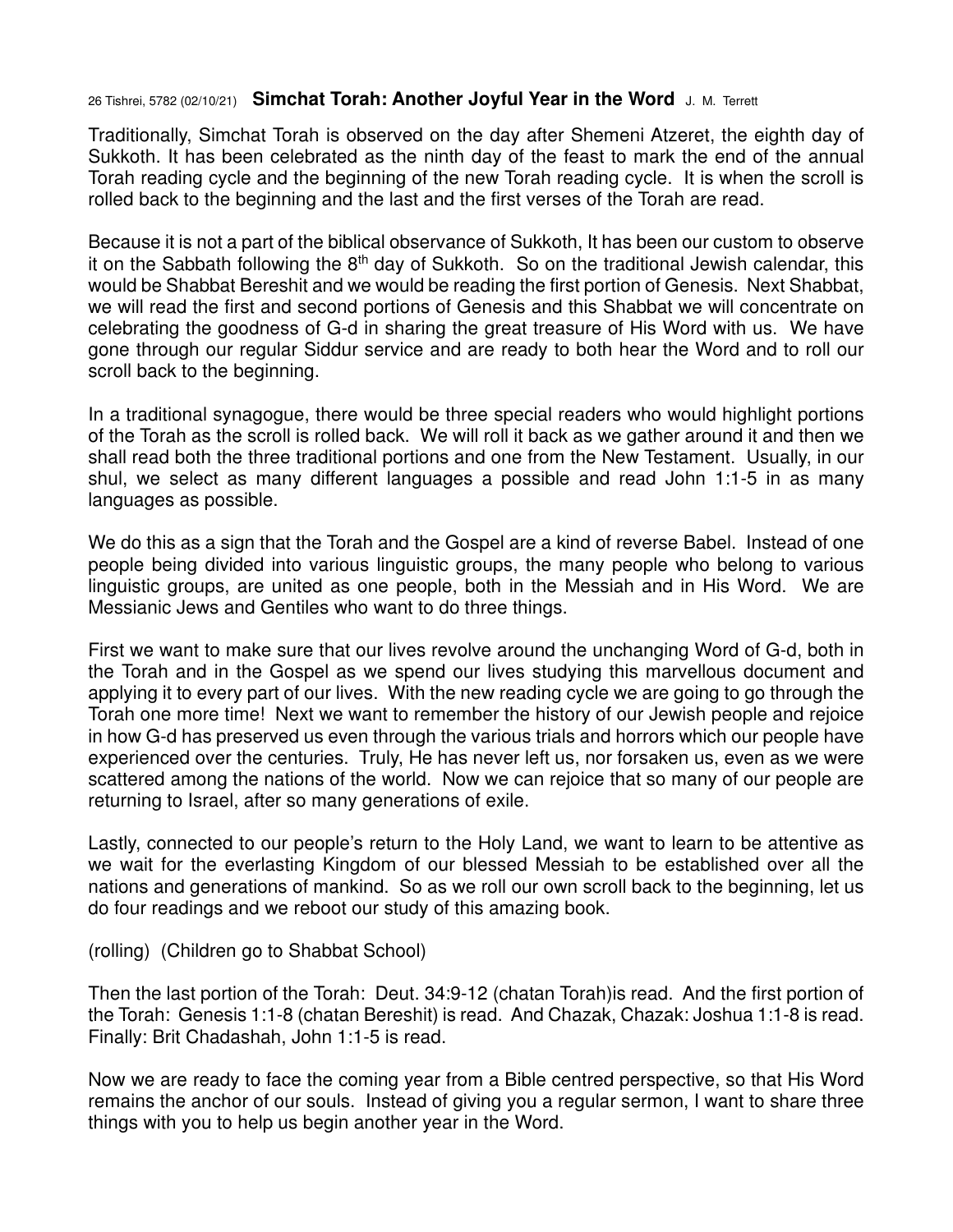First of all, we need to be grateful that the true G-d is nothing like the strange, grotesque gods of the pagans. If He were, there would be nothing we could do about it. If He were cruel and required human sacrifice, we would have to give it to Him. If He wanted us to cut ourselves and offer our children to Him, there would be nothing we could do about it.

When I study other religions, I am fascinated and horrified that people actually served such cruel and unreliable gods who require such strange and horrible things from them. Today we can celebrate the wonder of serving the merciful G-d who is slow to anger and full of compassion. His commandments are designed to give us a high quality of life, where we discover our potential and treat each other with love and compassion.

He does not want us to exhaust ourselves, trying to find His will and always live in fear that He will punish us for our weaknesses. Our G-d is kind and wants to be our Good Shepherd who guides us into green pastures and protects us from our enemies. We will face any number of trials and heart aches as we wander through this darkening world, year by year, but our faith in G-d and our walk with the Messiah will always be a refuge so we can heal and recharge and grow in grace and love.

His commandments are not grievous and His requirements are not burdensome. How is your walk with this amazing Saviour and His incredible Word? I want to help people come to faith in our King because He is so amazing and wonderful and His Word is such an amazing description, both of how the universe was put together and where it will eventually end up. As believers we do not live in fear of an imminent nuclear holocaust or of a globally warming world which shall take vengeance on us for our mistreatment of its resources.

We are concerned with being responsible stewards who support conservation and clean energy, but we are not waiting for the world to fall apart, we are waiting for the coming kingdom. Darkness is growing around the globe and moral bankruptcy is on the rise, but our destiny is not tied to the fate of climate change and global pandemics.

We are called out of this world by our gracious King and have an eternal destiny that is marvellous beyond description. Instead of abusing us and filling us with fear, our G-d and His Word want to fulfill us and make our lives an expression of His great love and compassion, even in a world that is moving farther and farther away from the truths of the Bible.

Besides being grateful that our G-d is who He is, we can also be grateful that our faith remains relevant, even in our fast paced, ever changing world. For several centuries, the enemy has tried to undermine our faith and cause people to doubt the teachings of the Bible. It is falsely claimed that the message of the Bible is now irrelevant and has little to say to our sophisticated, techno driven world.

Values have changed and what was once unacceptable is now the norm and we are told to accept everyone and let them believe whatever they want, because different religions are supposedly just different versions of the same truth. But our modern society has opened a moral Pandora's box. Moral and sexual brokenness are on the rise, as are drug abuse and the greedy pursuit of wealth. The world is still full of poor, oppressed people and the nations are all trying to get the best deal for a select elite group and our cultural concept of what is right and wrong is making this world a darkening place.